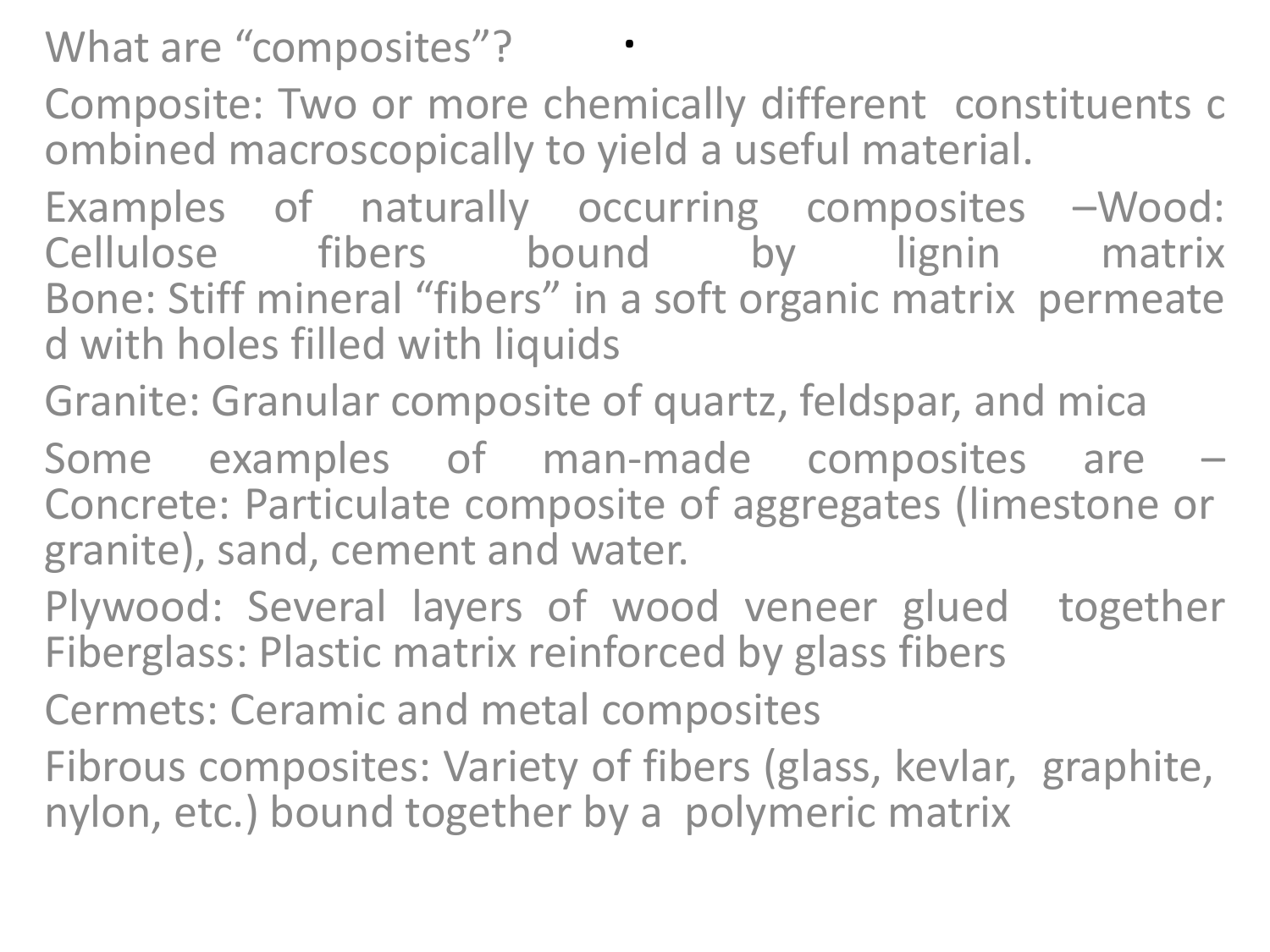These are not composites:

Plastics: Even though they may have several "fillers", their presence does n<br>ot alter the physical properties significantly. ot alter the physical properties significantly. Alloys: Here the alloy is not macroscopically heterogeneous, especially in t<br>erms of physical properties. erms of physical properties. Metals with impurities: The presence of impurities does not significantly al ter physical properties of the metal properties of the metal.

.

Where are composites used?

Automotive industry: Lighter, stronger, wear resistance, rust‐free, aesthetic s –Car body – Brake pads –Drive shafts –Fuel tanks –Hoods –Spoilers

Aerospace: Lighter, stronger, temperature resistance, smart structures, we ar resistance

Aircraft: Nose, doors, struts, trunnion, fairings, cowlings,ailerons,outboard and inboard flaps, stabilizers, elevators, rudders, fin tips, spoilers, edges edges.

Rockets & missiles: Nose, body, pressure tanks, frame fuel tanks, turbo‐motor stators, etc.

Satellites: Antennae, frames, structural parts

Sports: Lighter, stronger, toughness, better aesthetics, higher damping pro perties. Tennis, – Bicycles –Badminton –Boats –Hockey –Golfing Motorcycles – Motorcycles …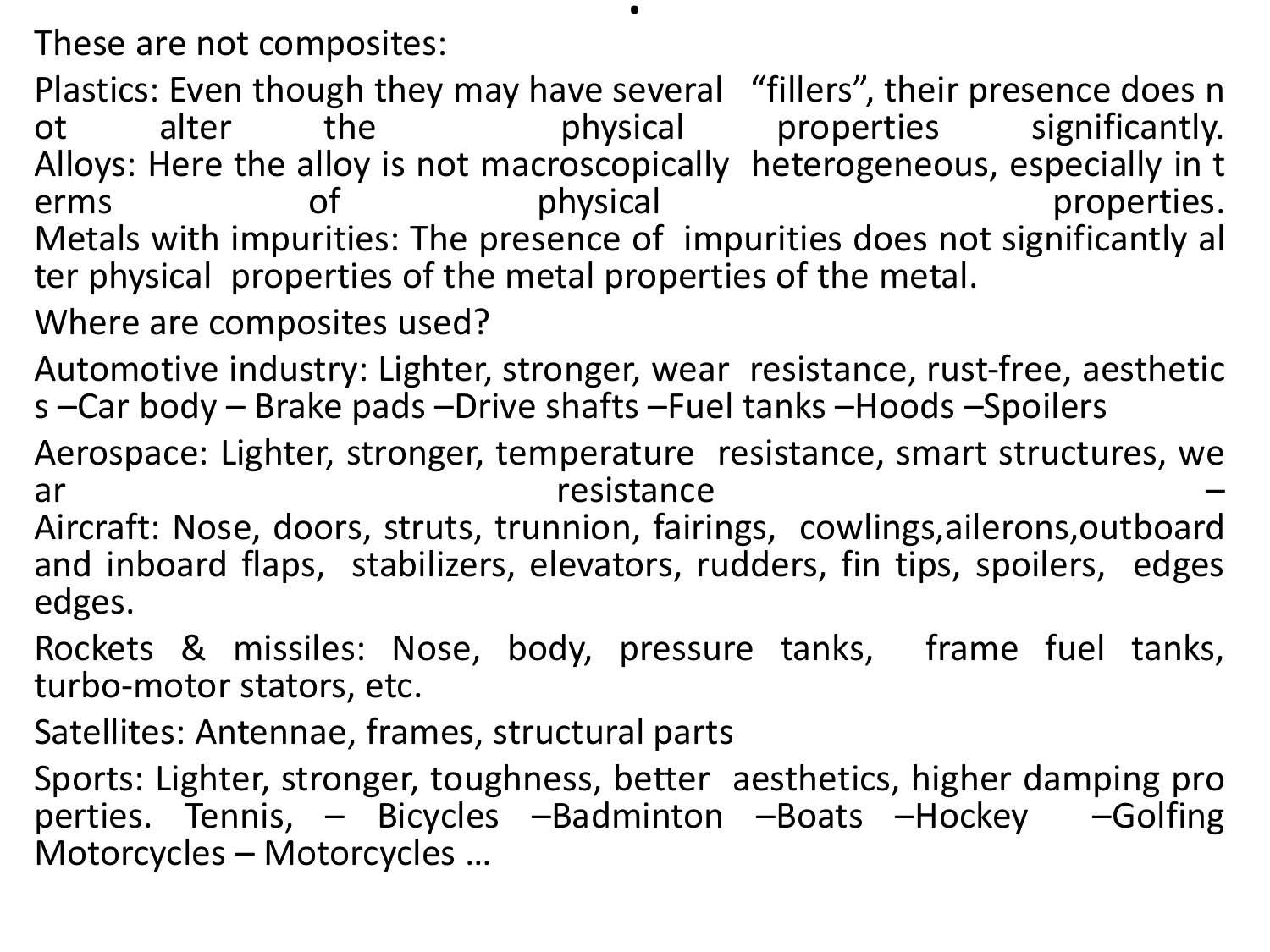Transportation & Infrastructure: Lighter, stronger, t oughness, damping. –Railway coaches, Bridges, Ships and boats. Dams, Truck bodies and floors, RV bodies.

.

And many more industry sectors Biomedical industry, Consumer goods. Agricultural equipment, Heavy machinery, Computers and healthcare.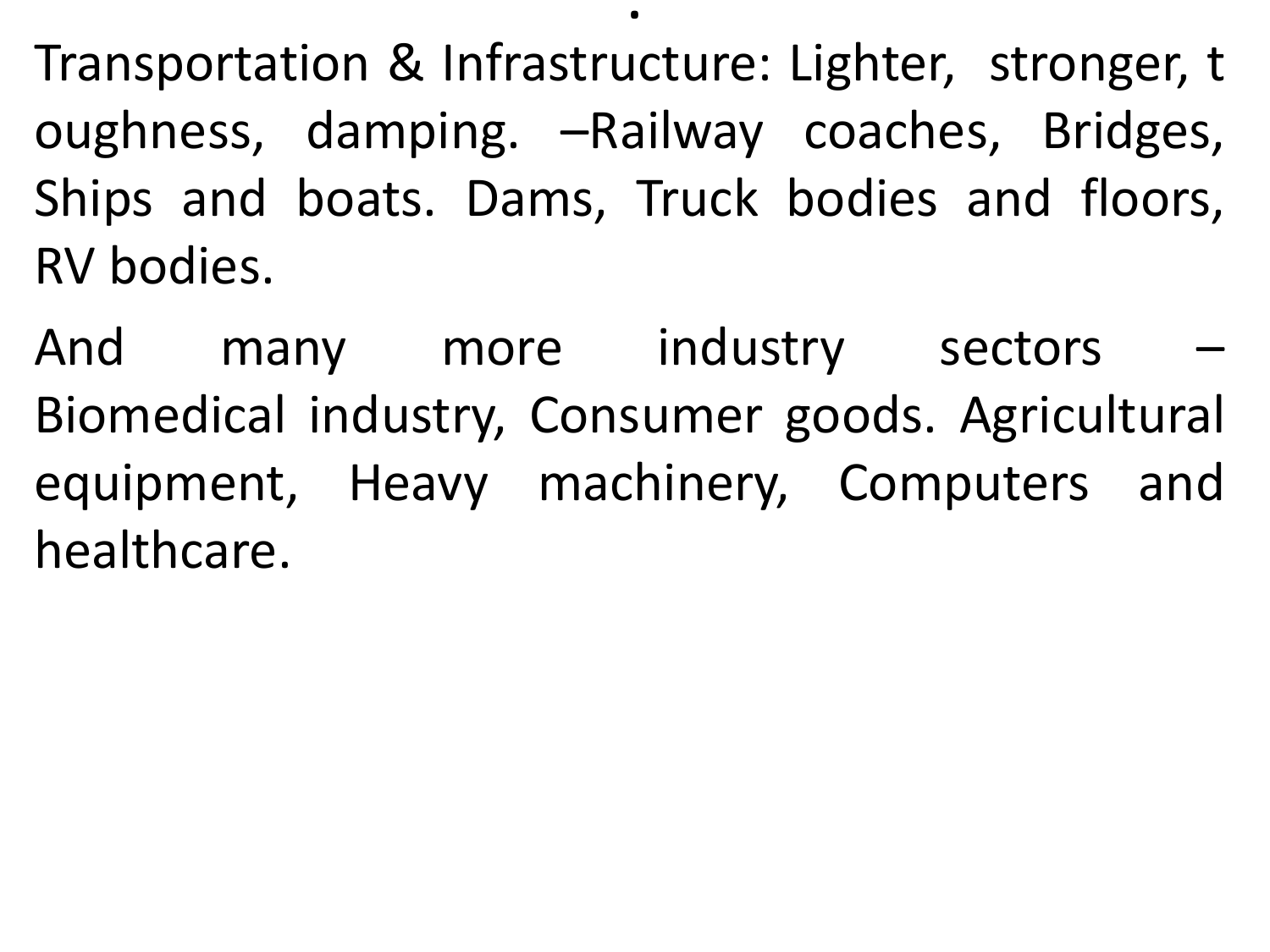# Classification of Composites

Engineered Composites – Particulate and Fibrous

.

- Particulate could be Random Orientation or
- Preferred Orientation
- Fibrous could be Single Layer or Multi‐Layer
- Multi-layer is subdivided into laminate or hybrid laminate. Whereas Single layer is subdivided into
- continuous & long fibers and discontinuous & short Fibers. The continuous and long could be
- unidirectional or bi‐directional whereas the discontinuous & short can be divided into random orientation and preferred orientation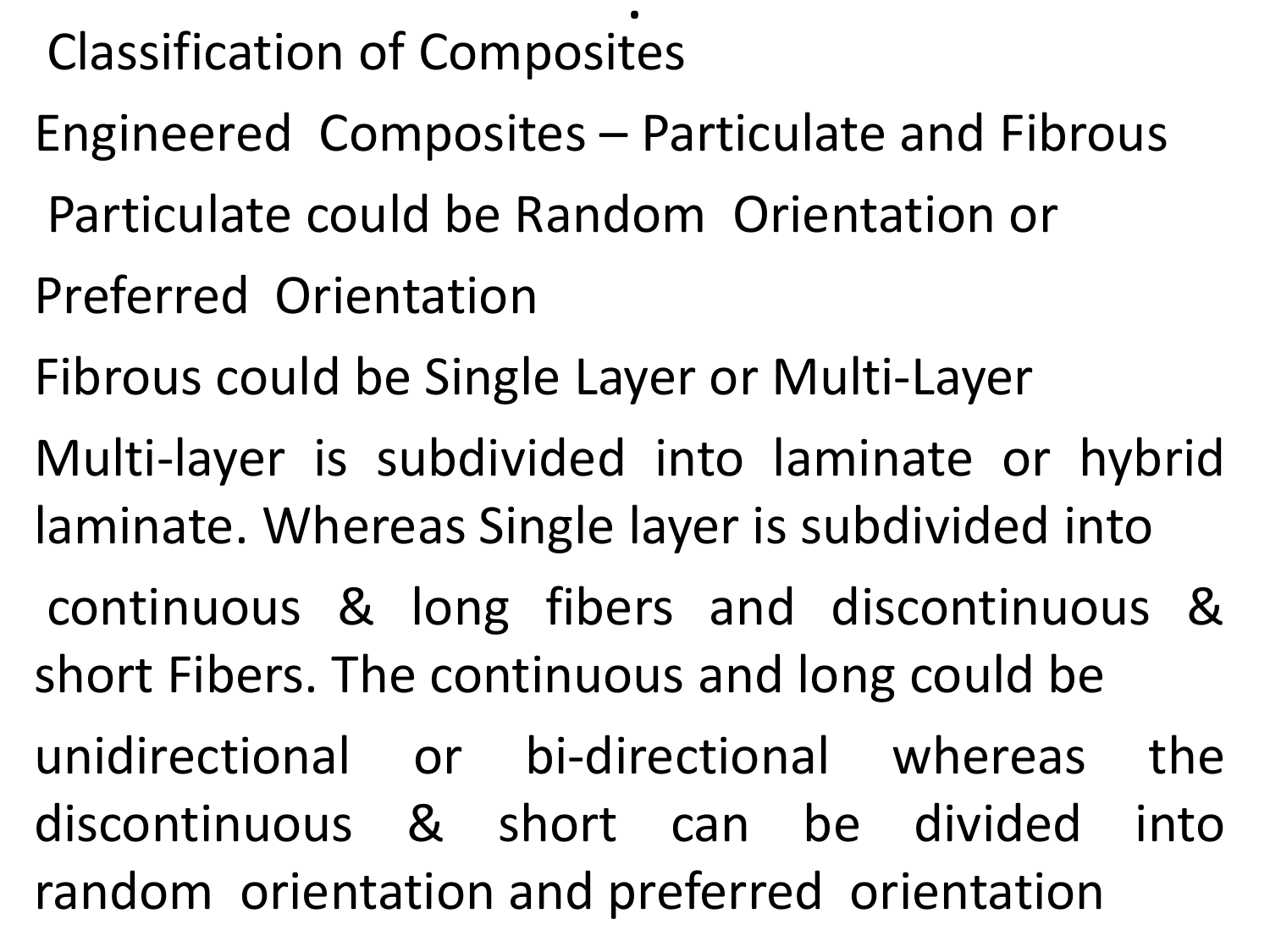Particulatecomposites

have one or more material particles suspended in a binding matrix. A particle by definition is not "long" vis‐à‐vis its own dimensions.

.

Fibrous composites have fibers of reinforcing material(s) suspended i n binding matrix. Unlike particles a fiber has high length‐to diameter ratio, and further its diameter may be close to its crystal size.

Random orientation: Orientation of particle is randomly distributed i n all directions (e.g.concrete);

Preferred orientation: Particle orientation is aligned to specific directi ons (e.g. extruded plastics with reinforcement particles)

Note: Particulate composites in general do not have high fracture res istance unlike fibrous composites. Particles tend to increase stiffness of the materials, but they do not have so much of an influence on co mposite's strength. In several cases, particulate composites are used to enhance performance at high temperatures. In other case these composites are used to increase thermal and electrical properties.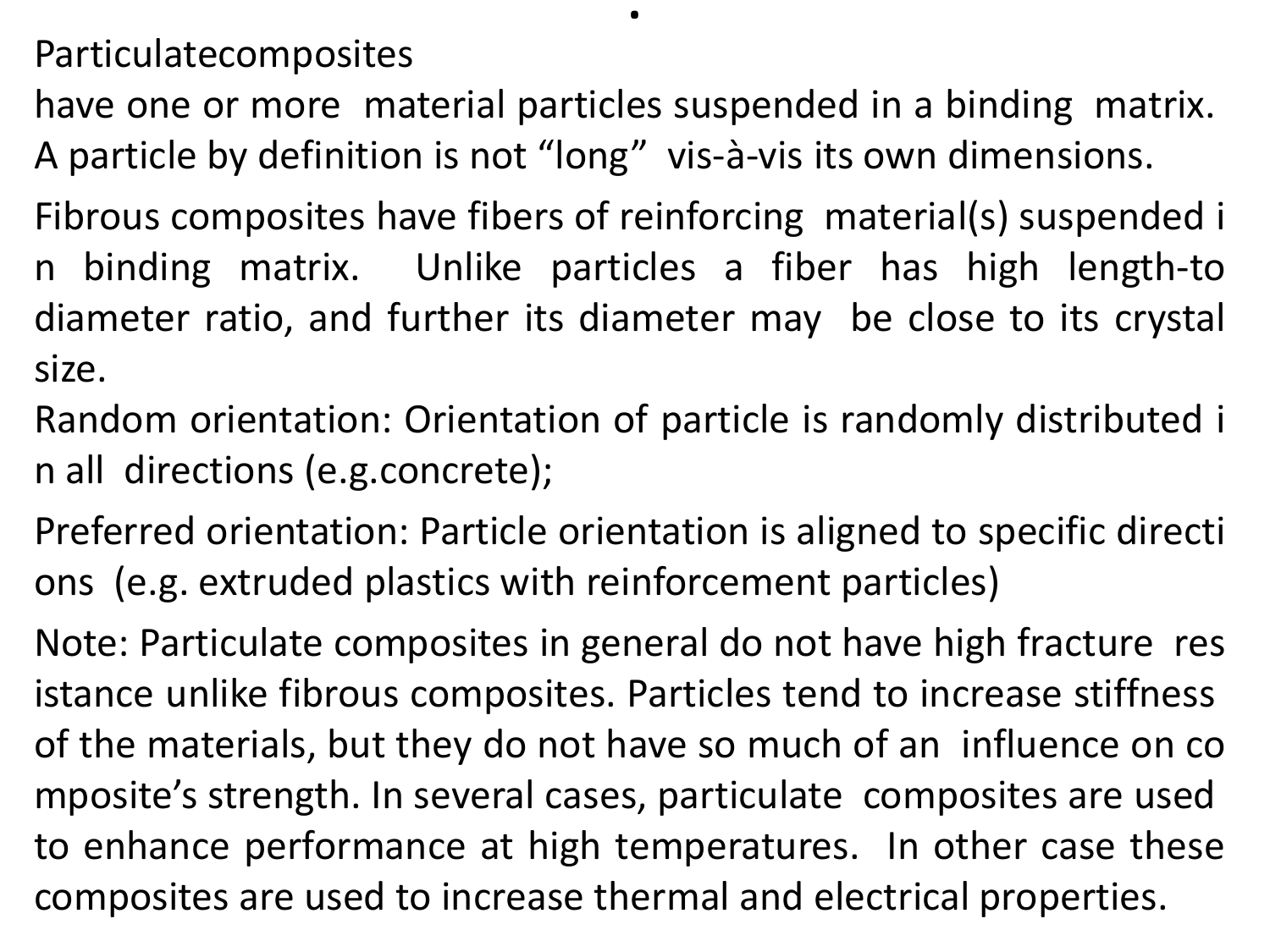In cermets, which are ceramic‐metal composites, the a im is to have high surface hardness so that the material can be used to cut materials at high speeds or is able to resist wear .

.

Fibrous Composites: In general, materials tend to have much better thermomechanical properties at small scal e than at macro‐scale. At macro‐scale, imperfections in material have an accumulated effect of degrading bulk mechanical properties of materials significantly. This is one reason why fibrous composites have been develop ed to harness micro‐scale properties of materials at lar ger scales. Man‐made fibers, have almost no flaws in d irections perpendicular to their length. Hence they are able to bear large loads per unit area compared to bulk materials .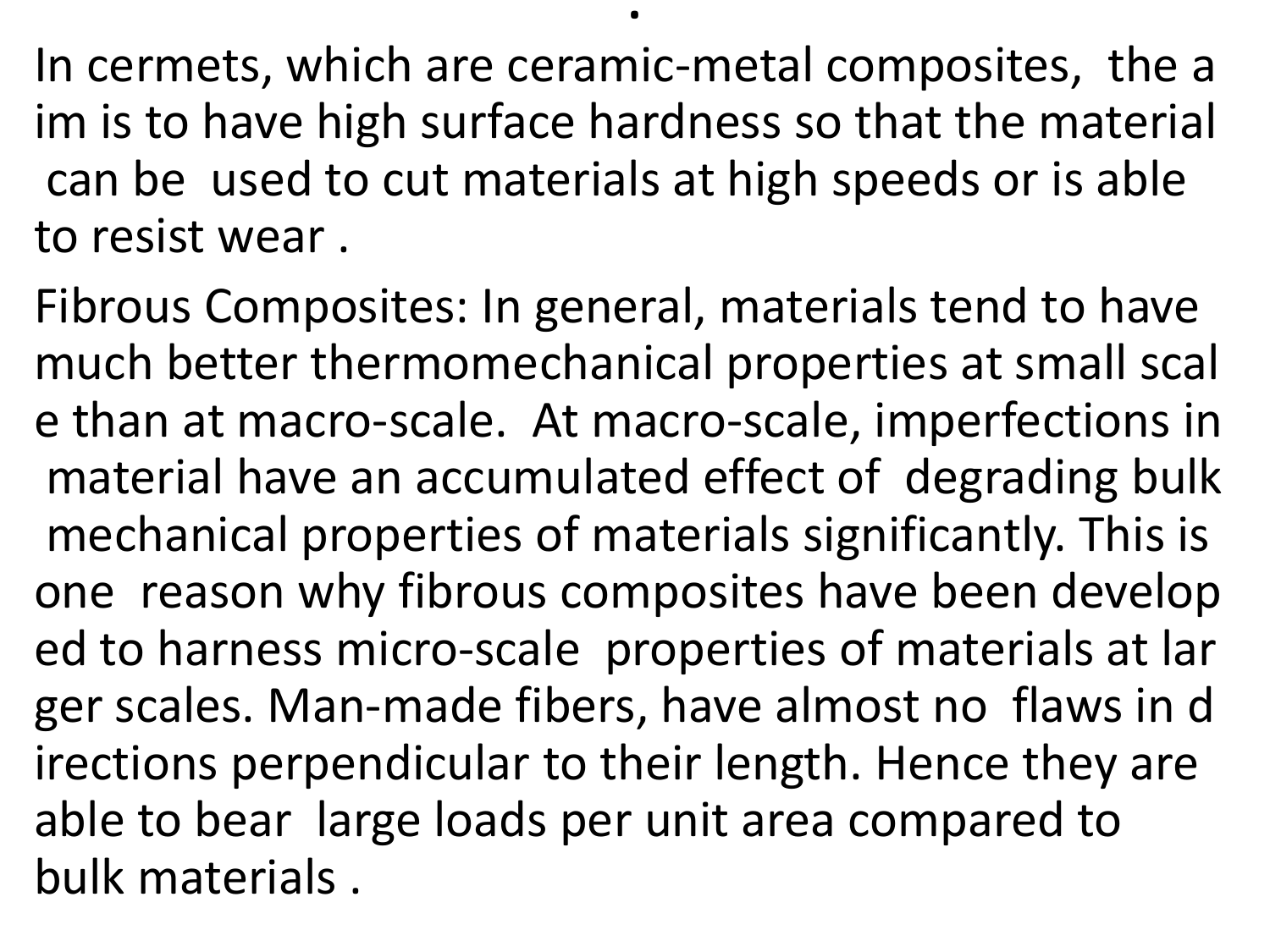#### Advantages of Composites

Composites are engineered materials. We can engineer them specifi cally to meet our needs on a case‐to‐case basis. In general, the following properties can be improved by using composite materials. Strength, Electrical conductivity, Modulus, Thermal conductivity , Weight, behavior at extreme temps., Fatigue, Acoustical insulation, Vibration damping, Aesthetics, Resistance to wear Resistance to corrosion etc.

.

#### Limitations of Composites

Like all things in nature, composites materials have their limitations as well. Some of the important ones are: Anisotropy: A large number of composites have direction dependent material properties. This makes them more difficult to understand, analyze and engineer, vis‐à‐vis isotropic materials.

–Non‐homogenous: Further, these materials by definition are not homogenous hence their material properties vary from point to point.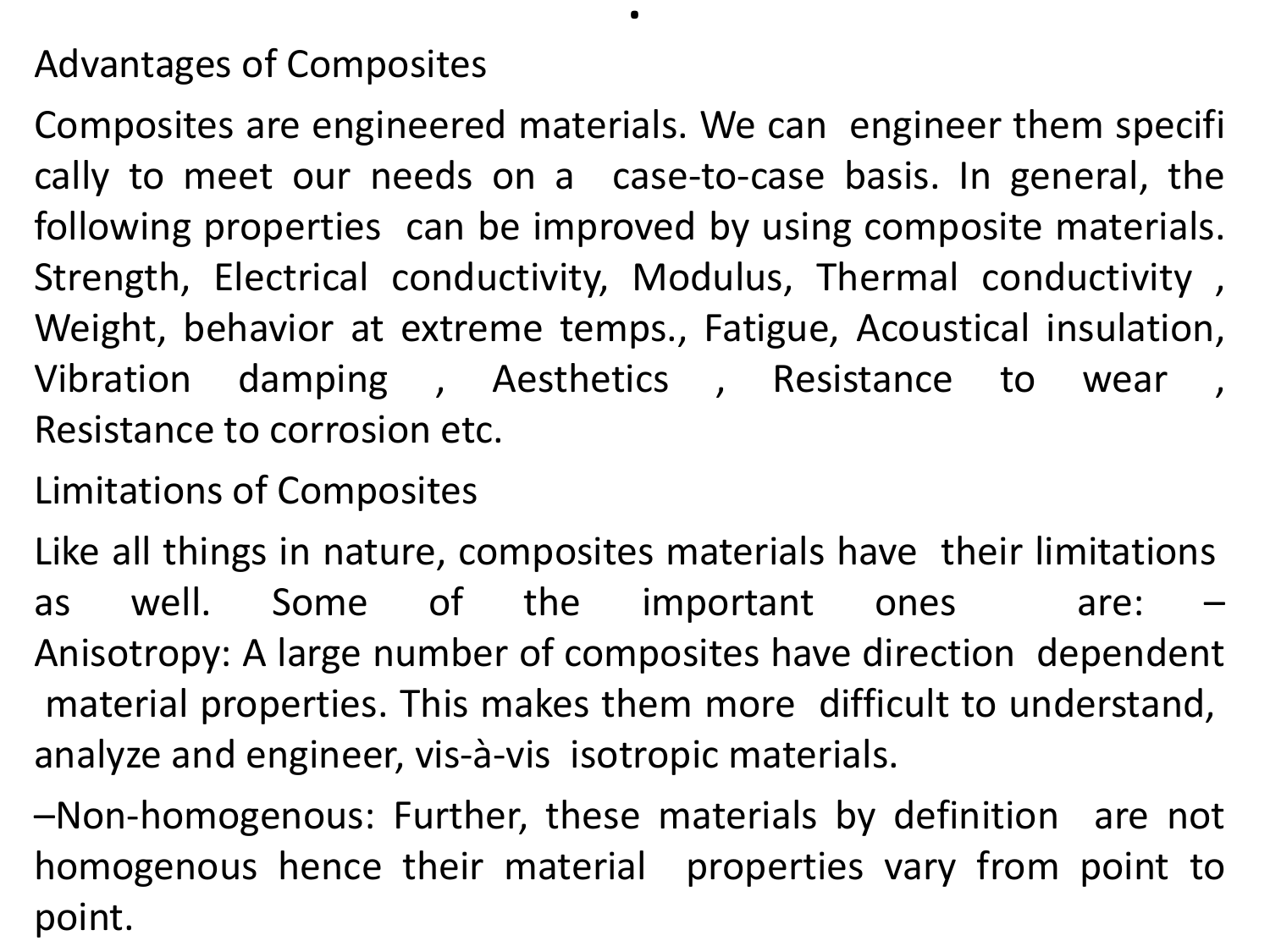This factor as well makes them difficult to model and analyze

.

- Costly: Composite materials are in general expensive. Thus, they are used in applications where their benefits outweigh their costs.
- Difficult to fabricate: Further, fabricating structures from such materials is difficult, time taking, and expensive.
- –Sensitivity to temperature: Laminated composites are particularly sensitive to temperature changes. They come in
- with residual thermal stresses, because they get fabricated at high temperatures, and then cooled. Such a process locks in thermal stresses into the structure.
- –Moisture effects: Laminated composites are also sensitive to moisture, and their performance varies significantly when ex posed to moisture for long periods of time.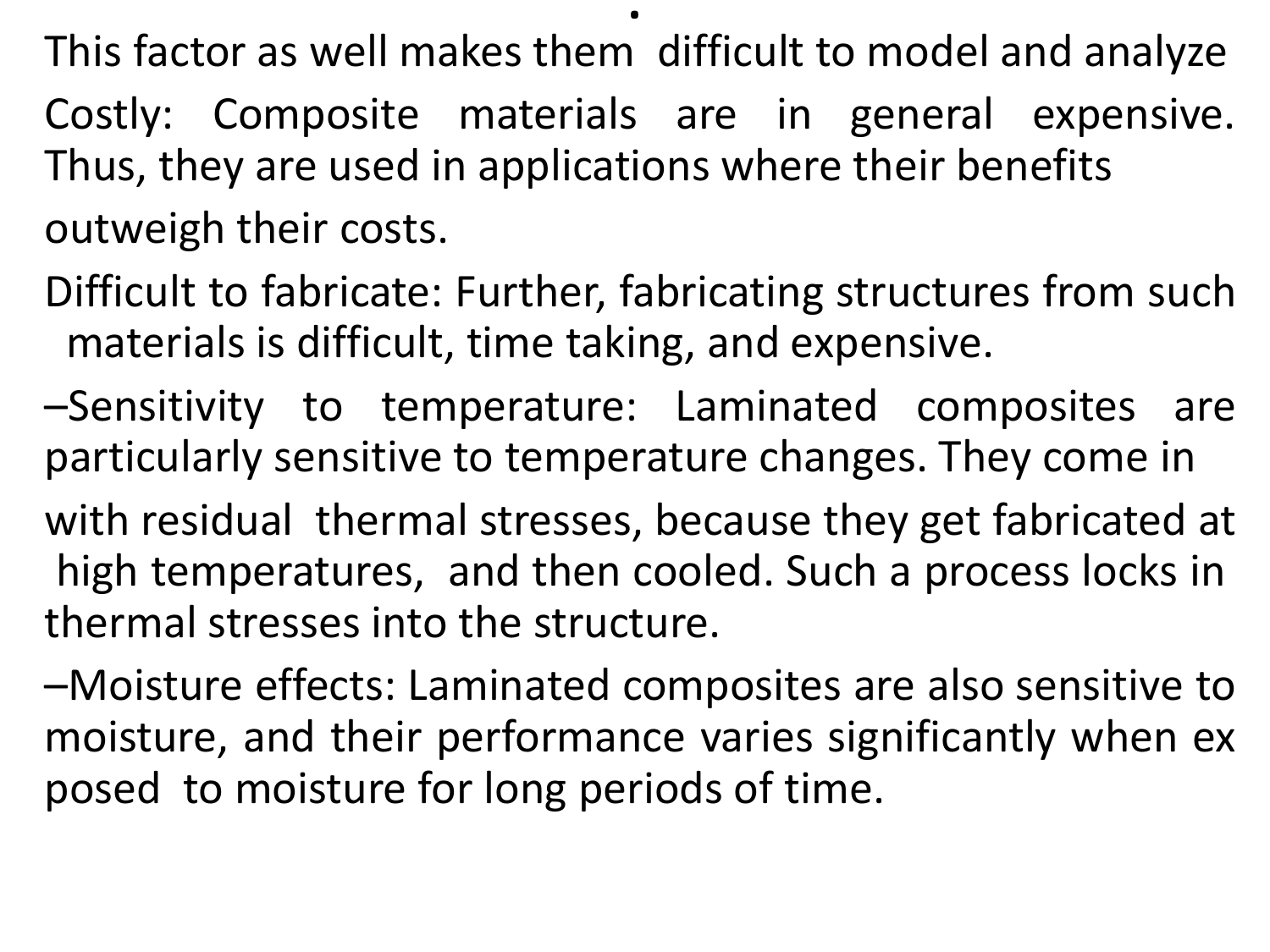Glass Fibers

Glass fibers are the most commonly used fibers. They come in two forms:  $-$ Continuous fibers and Discontinuous or "staple" fibers. Chemically, glass is sillicon dioxide (SiO2). Glass fibers used for structural applications come in two"flavours":E ‐Glass and S‐Glass. E‐glass is produced in much larger volumes vis‐à‐vis S glass.

.

Principal advantages: Low cost and High strength

Limitations: –Poor abrasion resistance causing reduced usable strength, Poor adhesion to specific polymer matrix materials and Poor adhesion in humid environments

Glass fibers are coated with chemicals to enhance their adhesion properties. These chemicals are known as "coupling agents". Many of coupling agents are silane compounds.

How are Glass Fibers Made?

Both continuous and staple forms of glass fibers are produced by partially similar methods.

Process of producing continuous fibers: Raw materials (sand, limestone, alumina) are mixed and melted in a furnace at approximately 1260 C. Molten glass then : Either flows directly into a fiber‐drawing facility. This process is known as "direct melt" process. Most of fiberglass in the world is produced this way.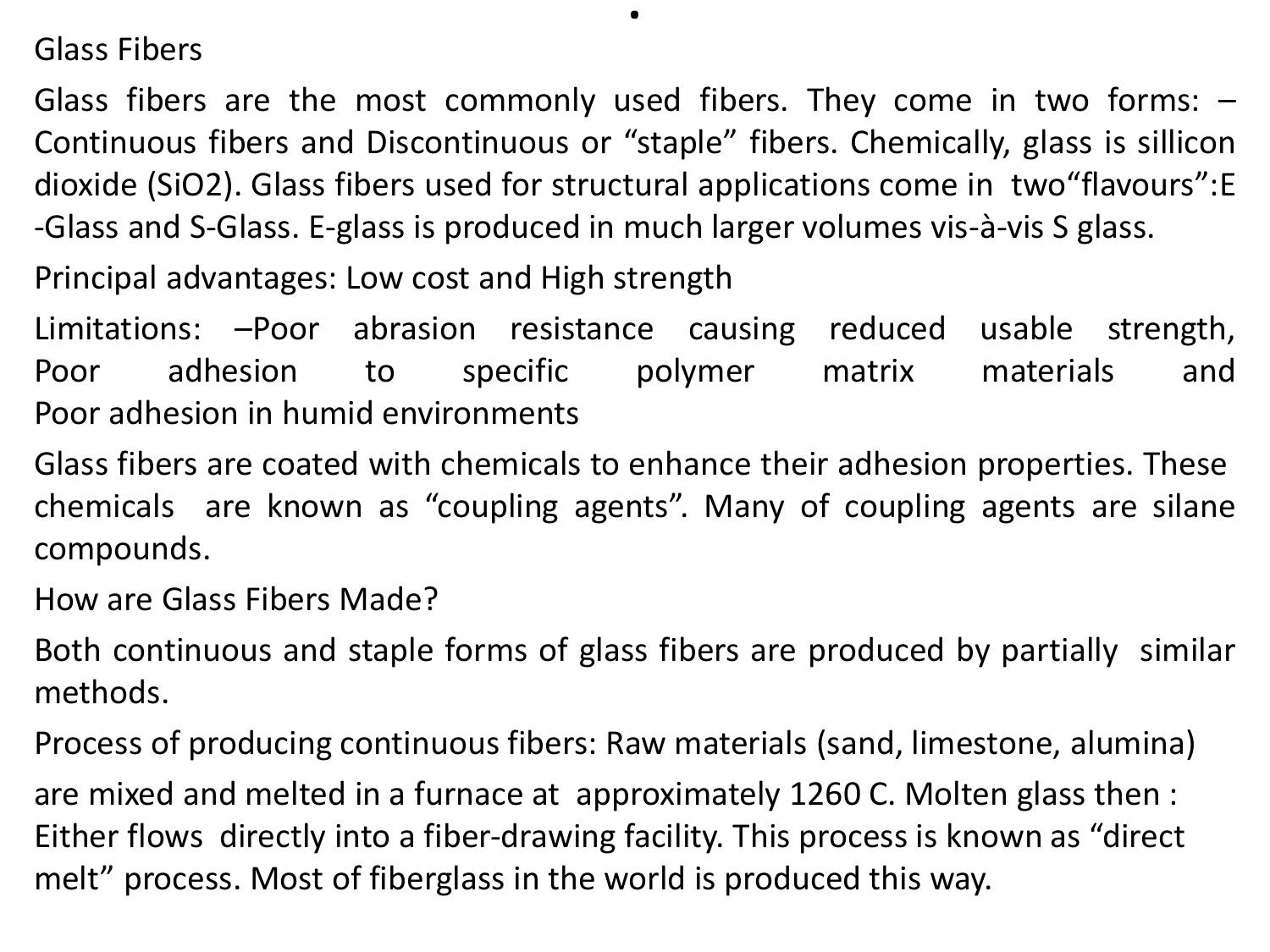Or gets formed into marbles. These marbles are later fused and drawn into fibers.

.

For producing continuous fibers, molten glass passes through multiple holes to form fibers. These fibers are quenched through a light spray of water. Subsequently fibers are coated with protective and lubricating agents.

Next fibers are collected in bundles known as "strands". Each strand may have typic ally 204 individual fibers. Next, strands wound on spools. Fibers in these spools are subsequently processed further to produce textiles.

Staple fibers are produced by pushing high pressure air‐jet across fibers, as they em anate from holes during the drawing process. These fibers are subsequently collect ed, sprayed with a binder and collected into bundles known as "slivers".These sliver s may subsequently be drawn and twisted into yarns.

Surface Treatment of Glass Fibers

During production, glass fibers are treated chemically . These treatments are know n as sizes. There are two types of sizes: Temporary and Compatible. –

Temporary sizes are used to reduce degradation of fiber strength attributable to abrasion of fibers due to inter‐fiber friction during fiber drawing process.

They are also used to bind fibers for easy handling. They are made from starch‐oils (starch, gelatin, polyvinyl alcohol, etc.). These sizes inhibit good resin‐fiber adhesion. They also promote moisture absorption.

During composite fabrication, these sizes are removed by heating the fibers at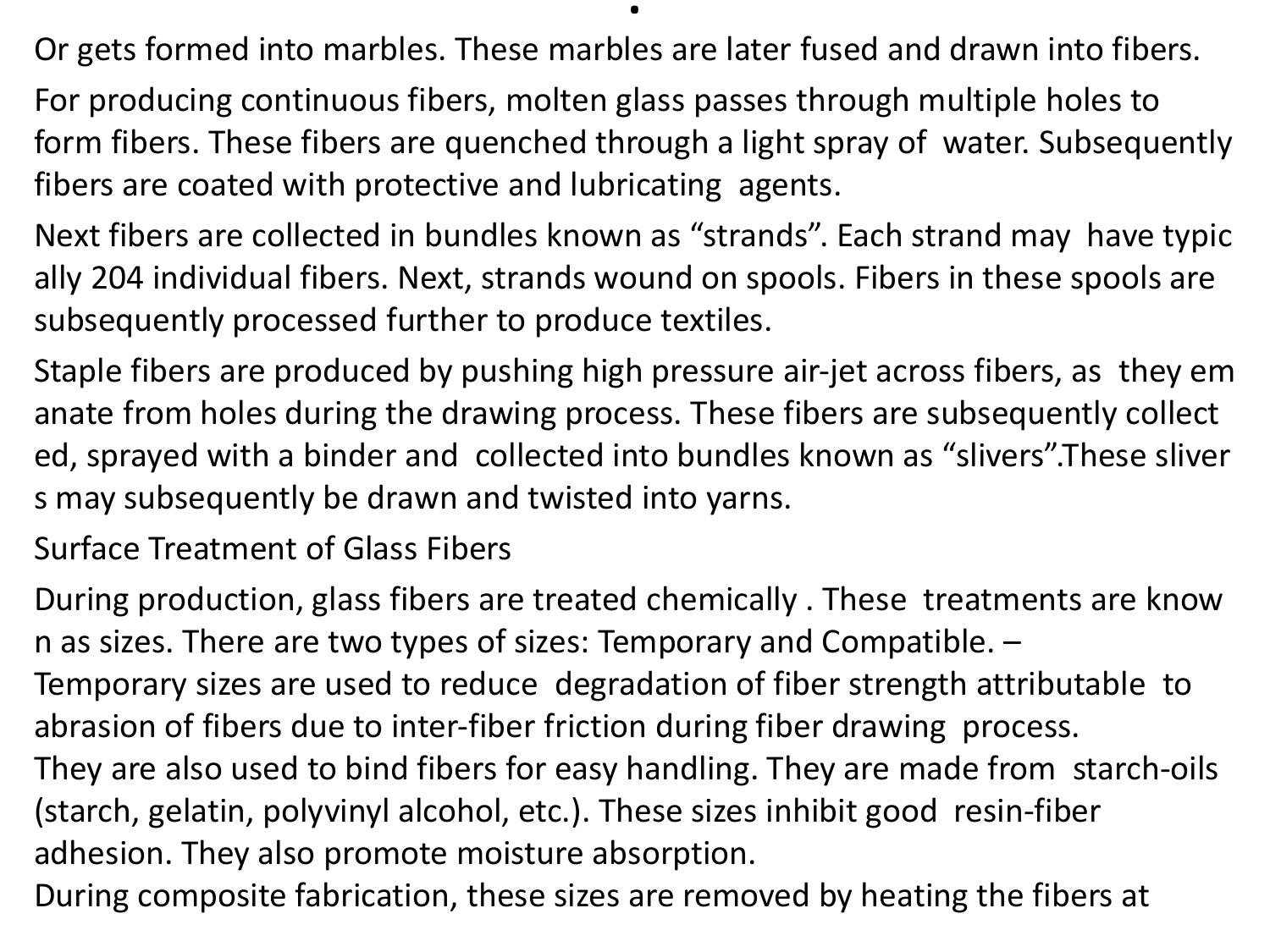. 340 C for 15‐20 hours. Post their removal, these fibers are coated with coupling agents (also known as finishes), which promote re sin‐fiber adhesion. These agents also inhibit deteriorating effects o

f humidity on the fiber‐resin bond. Many of these agents are organo‐functional silanes.

Composition & Properties of Glass Fibers

Typical Chemical Composition of E & S Glass in %

| SiO <sub>2</sub> | 54.3    | 64.2  |
|------------------|---------|-------|
| <b>Al2O3</b>     | 15.2    | 24.8  |
| CaO              | 17.2    | 0.01  |
| <b>B2O3</b>      | $8.0\,$ | 0.01  |
| <b>MgO</b>       | 4.7     | 10.3  |
| <b>Na2O</b>      | 0.6     | 0.27  |
| <b>BaO</b>       |         | 0.2.0 |
| FeO              |         | 0.21  |
| Others           |         | 0.03  |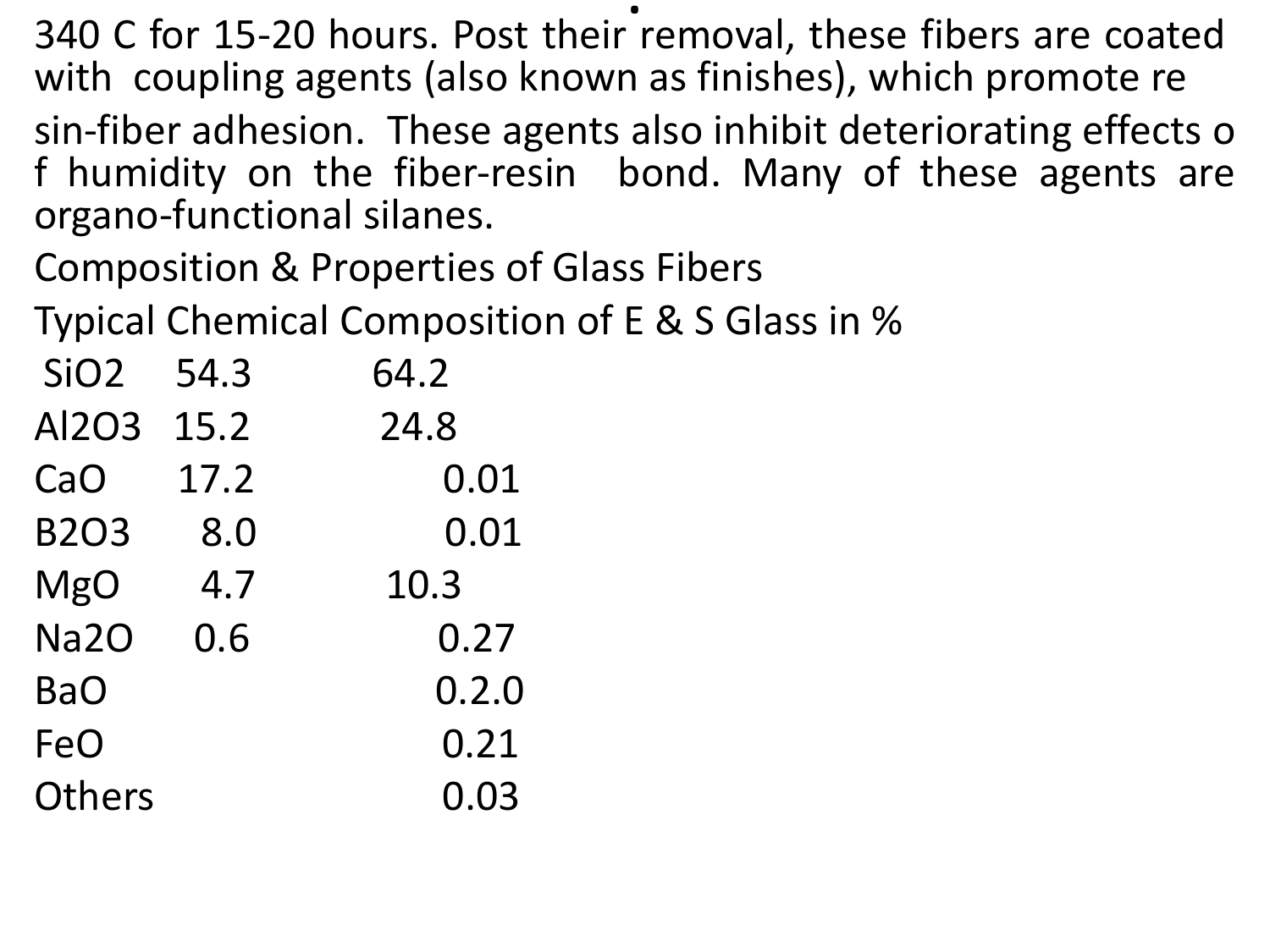Graphite Fibers

Graphite and carbon fibers are extensively used in high‐strength,high modulus applications.

.

Graphite fibers have carbon content in excess of 99%. – Carbon fibers have carbon content in the range 80‐95%

Fiber's carbon content depends on processing method for these fiber s. They are significantly more expensive than glass fibers.

Key application areas include aerospace, sporting, railway, infrastruct ure, automotive, oil drilling, as well as consumer sector industries.

Graphite structure consists of hexagonally packed carbon atoms in la yers, and several such layers are interconnected through weak van

der Waals forces. Thus such a structure generates high inplane modulus and significantly less modulus in out‐plane direction How are Graphite Fibers Produced?

A precursor material, which is rich in carbon, is subjected to pyrolysis to extract its carbon content.

Pyrolysis:Thermo‐chemical decomposition of organic material when i t is subjected to elevated temperatures, but no oxygen. Through suc h a process, the precursor organic material breaks down into gases, li quids, and a solid residue which is rich in carbon.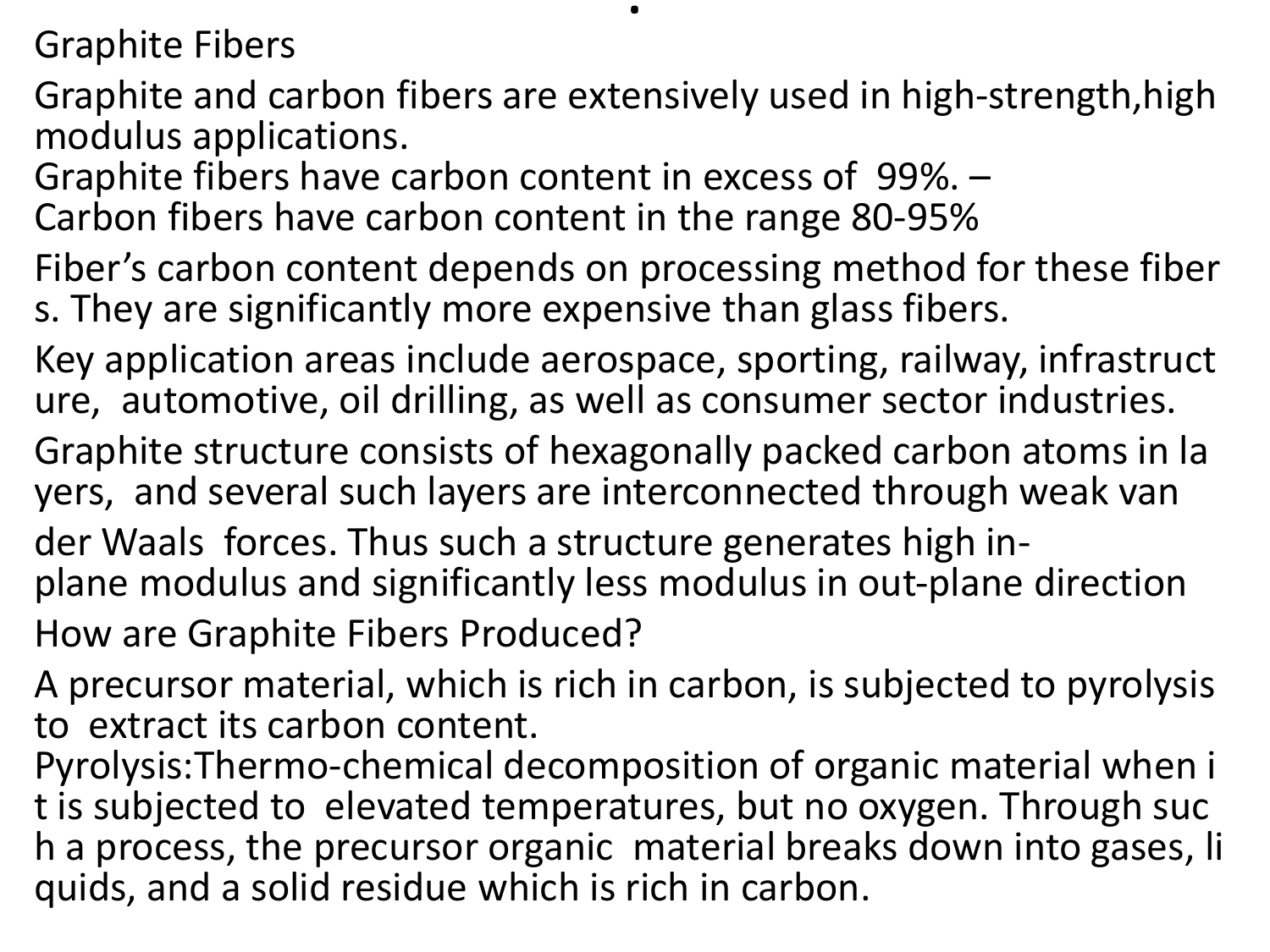Precursor:It is a carbon‐rich chemical compound used as "raw" material for pyrolysis. Currently, three materials are used as precursors. These are: Polyacrylonitrile(PAN)

Pitch: It is a viscous substance produced by plants, and also extracted from petroleu m.

Rayon: It is regenerated cellulose fiber produced from naturally occurring polymers.

A good precursor material should have the following characteristics: Sufficient strength and handling properties so that it can hold together fibers during carbon fiber production process. Should not melt during production process. Should not be completely volatile, as it will drastically reduce yield of carbon fiber. Carbon atoms should self‐align in graphite structure during pyrolysis, as this will en hance fiber's mechanical properties. It should be inexpensive.

How are Graphite Fibers Produced?

.

Production of Graphite Fibers from PAN

PAN precursor material is initially spun into fiber form. These precursor fibers are then stretched through application of tensile load.

During stretching, they are also subjected to high temperatures (200 ‐240 C), for ap proximately 24 hours in an oxidizing atmosphere. This process is called stabilization These stabilized fibers are next subjected to pyrolysis at 1500 C in inert atmosphere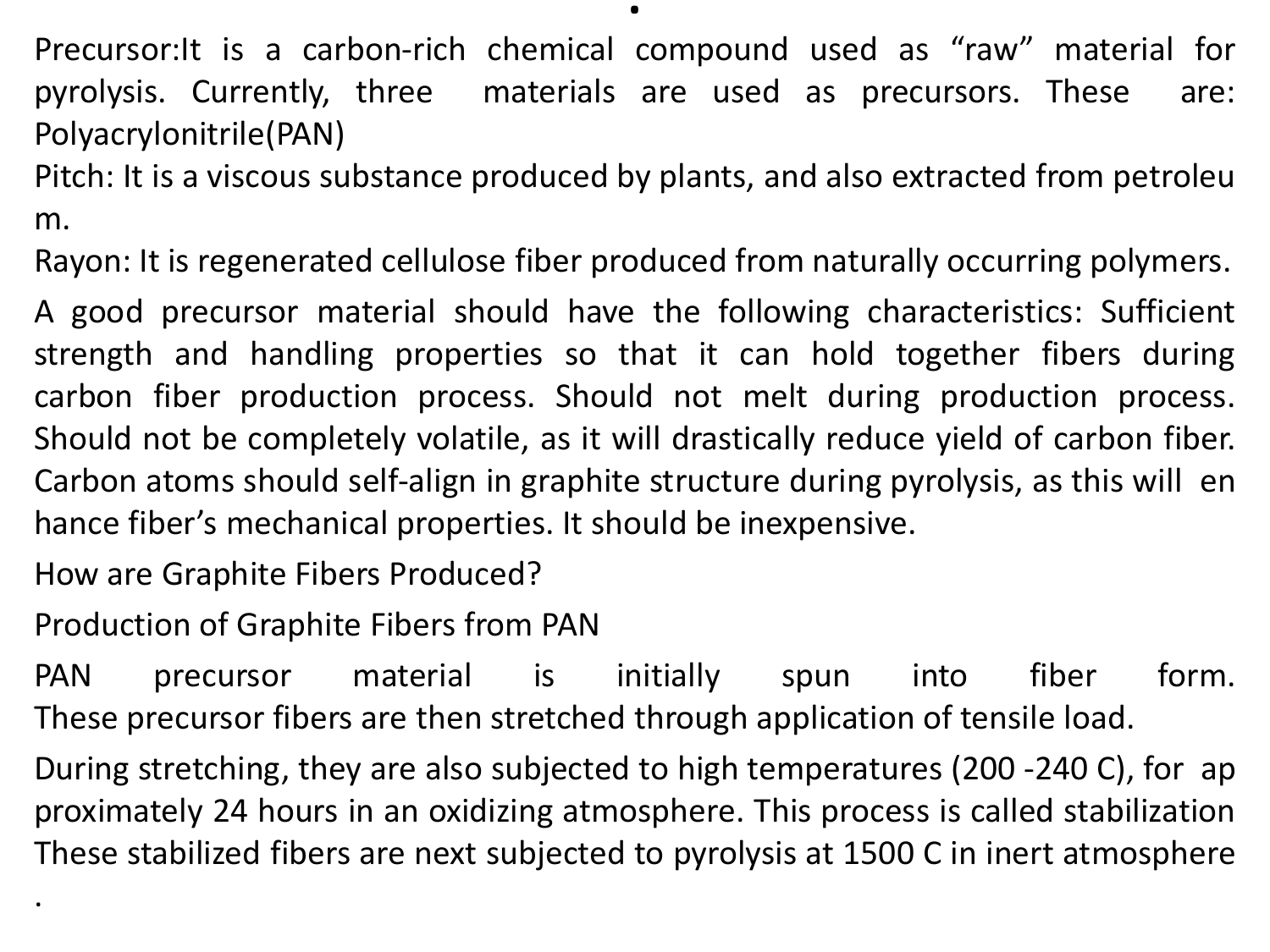This process is called "carbonization". During this process, most of non‐carbon elements are driven out of PAN fibers. Next these fibers are graphitized by heating them at 3000C in inert environment. This improves tensile modulus of fibers as graphite crystals develop in carbon.

.

- Overview of Different Types of Graphite Fibers : PAN based carbon fibers: –Low cost.
- Have reasonable mechanical properties. Very popular in aircraft, missile and space applications.
- Pitch‐based carbon fibers
- Higher stiffness,Higher thermal conductivity: This makes them part icularly useful in thermal management systems and satellite structures.
- Rayon‐based carbon fibers:

Not used much in structural applications. Have Low thermal conductivity: Useful for insulation materials, and heat shields –Used in rocket nozzles missile re-entry nose cones, heat insulators.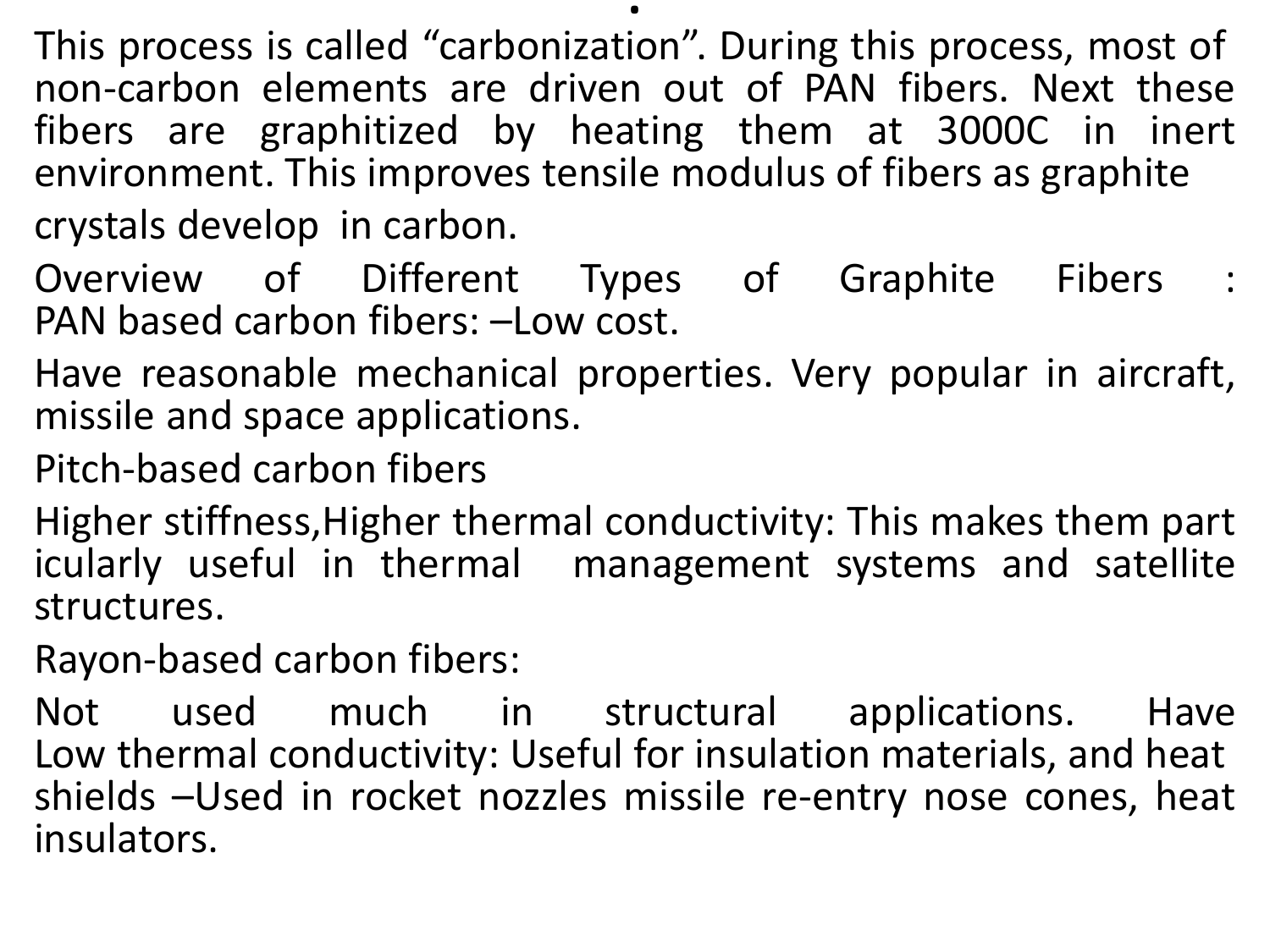Aramid Fibers .

Aramid is short for "aromatic‐polyamide". Aramids are a class of polymers, where self repeating units contain lar ge phenyl rings, linked together by amide groups. As per US based FTC, aramid fibers are manufactured fibers where "the fiber-forming substance is a long-chain synthetic polyamide in which at least 85% of the amide linkages, (‐CO‐NH‐) are atta ched directly to two aromatic rings". Important properties of these fibers are: –High resistance to abrasion, High resistance to organic solvents, Tough as well as strong. Non-conductive. No melting point (they start degrading at 500 C). Low flammability. Sensitive to acids, and solvents. Kevlar is a very well known and widely used aramid fiber. It was invented by DuPont and widely used in ballistic applications. Comes in different flavors.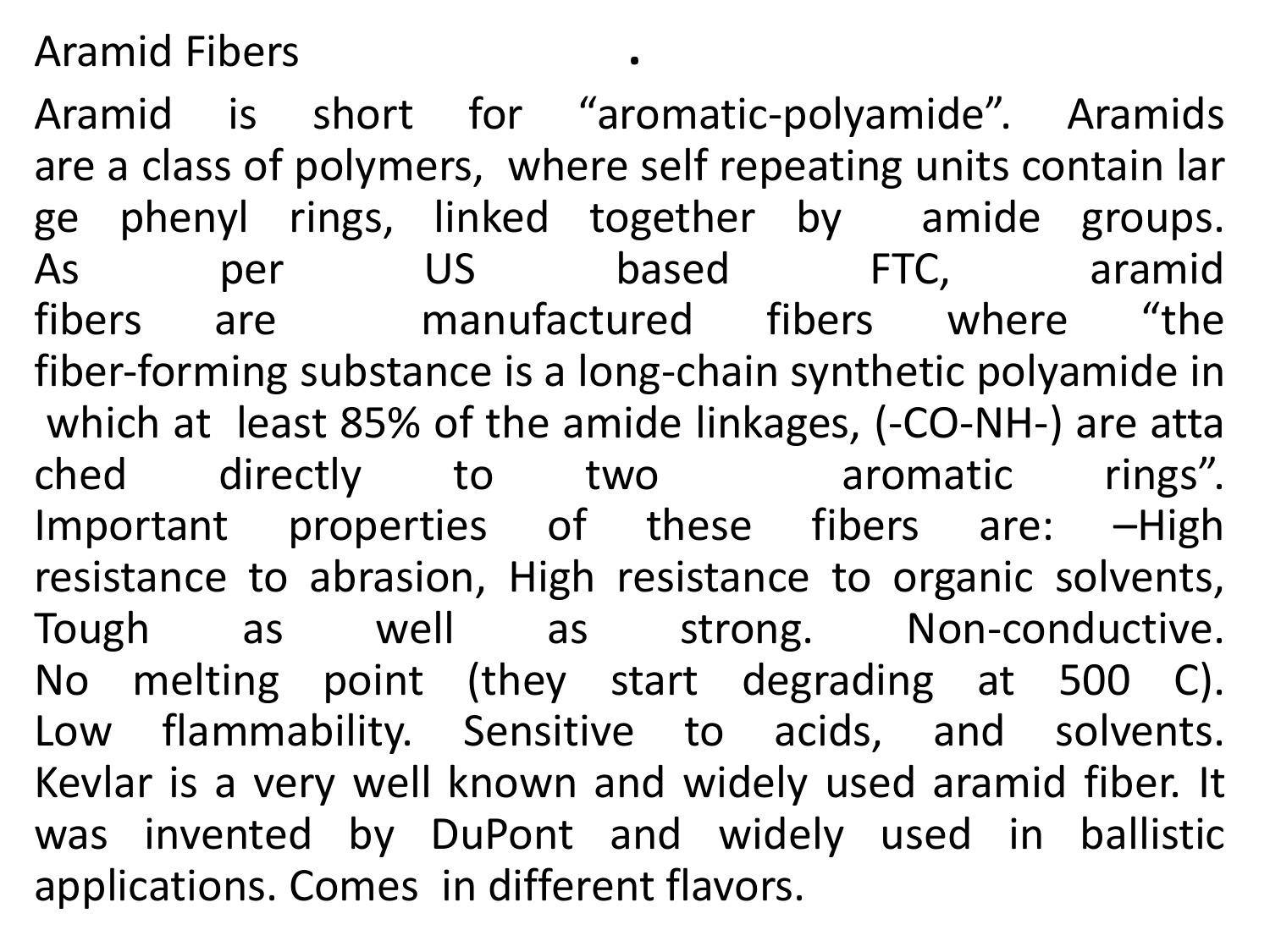## Boron Fibers

Boron fibers are relatively more popular in composites, vis‐à‐ vis other fibers (aluminum, steel, etc.).These fibers are made using a chemical vapor deposition (CVD) process.

.

Here, boron tri-chloride is chemically reduced in a hydrogen e nvironment on a tungsten or carbon filament substrate. The tungsten or carbon filament is resistively heated at temperatu res in excess of 1500 C. Due to application of temperature, B oron trichloride interacts with hydrogen, and reduces to

pure boron.

This boron gets deposited on the tungsten or carbon filament As the filament is continuously pulled out of reduction cham ber, a well controlled boron layer deposits on the substrate wire. These wires have a boron "outside" and a tungsten or carbon core.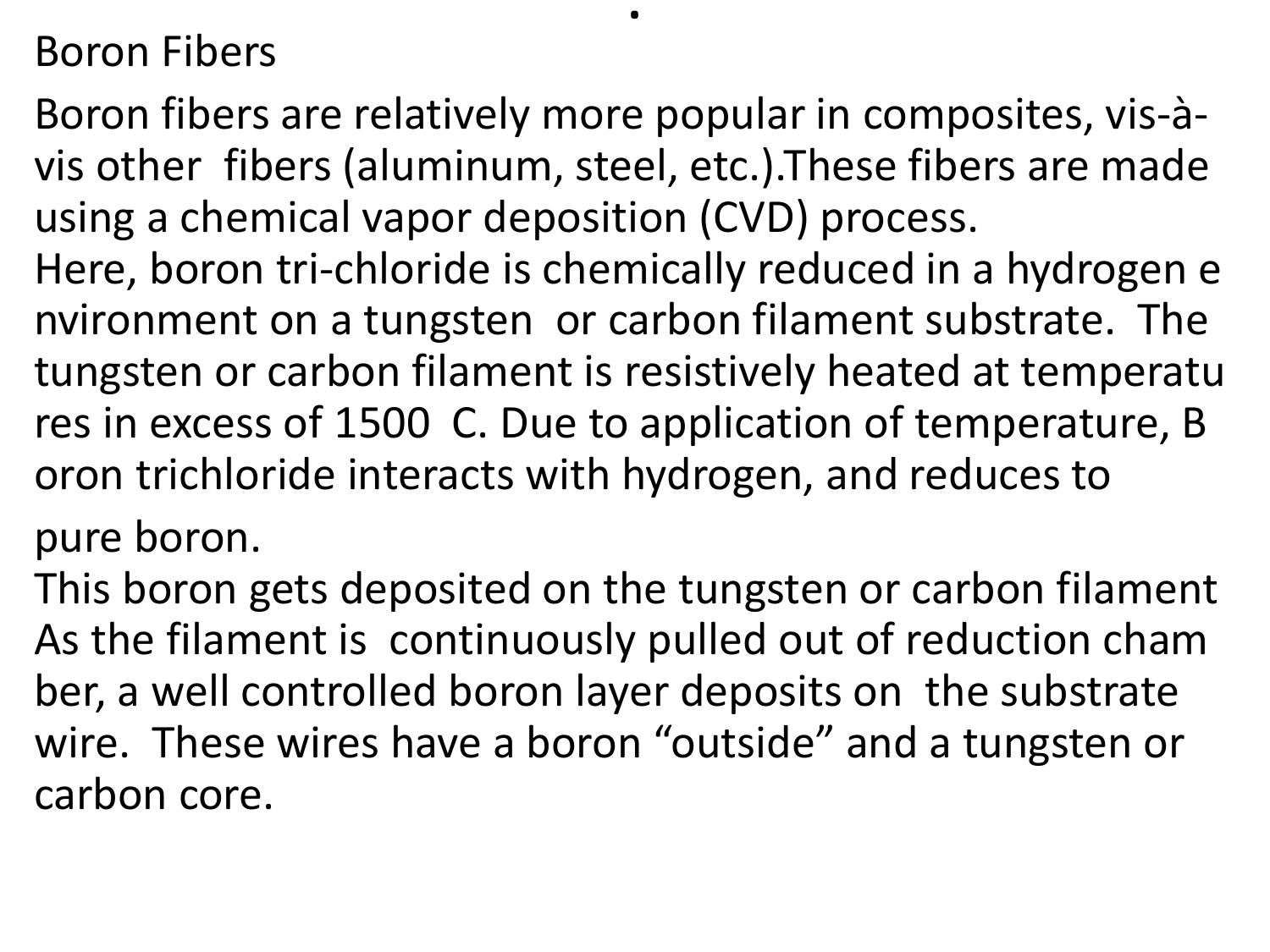## Ceramic Fibers

Ceramic fibers are used in high temperature applications.

.

These fibers have high strength, high elastic modulus, as well as the ability to withstand high temperatures without getting chemically degraded. Commonly used fibers for such applications are made from alumina and SiC Alumina fibers are madeby spinning a slurry of alumina and f iring of the slurry. These fibers retain their strength up to 1370 C.Silicon carbide fibers are produced either by a chemical vapo r deposition (CVD) or through pyrolysis. SiC fibers retain their tensile strength up to 650C. Alumina and SiC fibers work well in metal matrices, unlike carbon and boron fi bers, since the latter react with metal matrices. Further, due to their resistance to high temperatures, these fibers are also us ed in turbine blades.